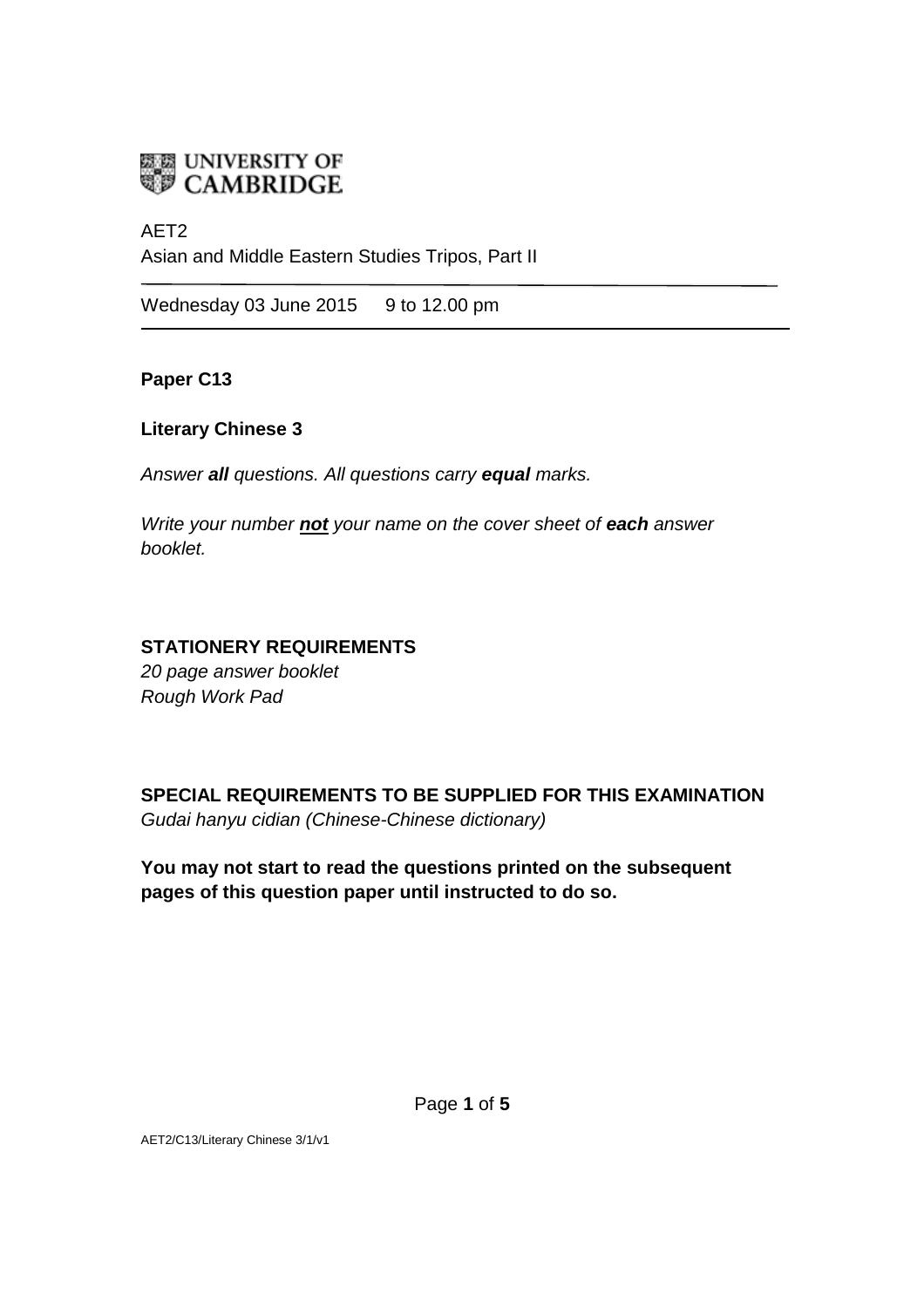## **1. SEEN**

Translate into English

《後赤壁賦》

是歲十月之望,步自雪堂,將歸於臨臯。二客從予,過黃泥之坂。 霜露既降,木葉盡脫,人影在地,仰見明月,顧而樂之,行歌相 答。已而歎曰:「有客無酒,有酒無殽,月白風清,如此良夜 何!」客曰:「今者薄暮,舉網得魚,巨口細鱗,狀如松江之鱸。 顧安所得酒乎? | 歸而謀諸婦。婦曰: 「我有斗酒, 藏之久矣, 以待子不時之需。」

於是攜酒與魚,復遊於赤壁之下。江流有聲,斷岸千尺; 山高月 小,水落石出。 曾日月之幾何,而江山不可復識。予乃攝衣而上, 履巉巖,披蒙茸,踞虎豹,登虯龍,攀栖鶻之危巢,俯馮夷之幽 宮。蓋二客不能從焉。劃然長嘯,草木震動,山鳴谷應,風起水 湧。予亦悄然而悲,肅然而恐, 凛乎其不可留也。反而登舟, 放乎 中流, 聽其所止而休焉。

時夜將半,四顧寂寥。適有孤鶴,橫江東來。翅如車輪,玄裳縞 衣,戛然長鳴,掠予舟而西也。須臾客去,予亦就睡。夢一道士, 羽衣蹁躚, 過臨臯之下, 揖予而言曰: 「赤壁之遊樂乎?」問其姓 名,俛而不答。「嗚呼!噫嘻!我知之矣。疇昔之夜,飛鳴而過我 者, 非子也邪?」道士顧笑, 予亦驚悟。開戶視之, 不見其處。

Zhu Dongrun, *Zhongguo lidai wenxue zuopin xuan*, Shanghai: Shanghai guji chubanshe, 2000, zhong pian, di'er ce, p. 330.

AET2/C13/Literary Chinese 3/2/v1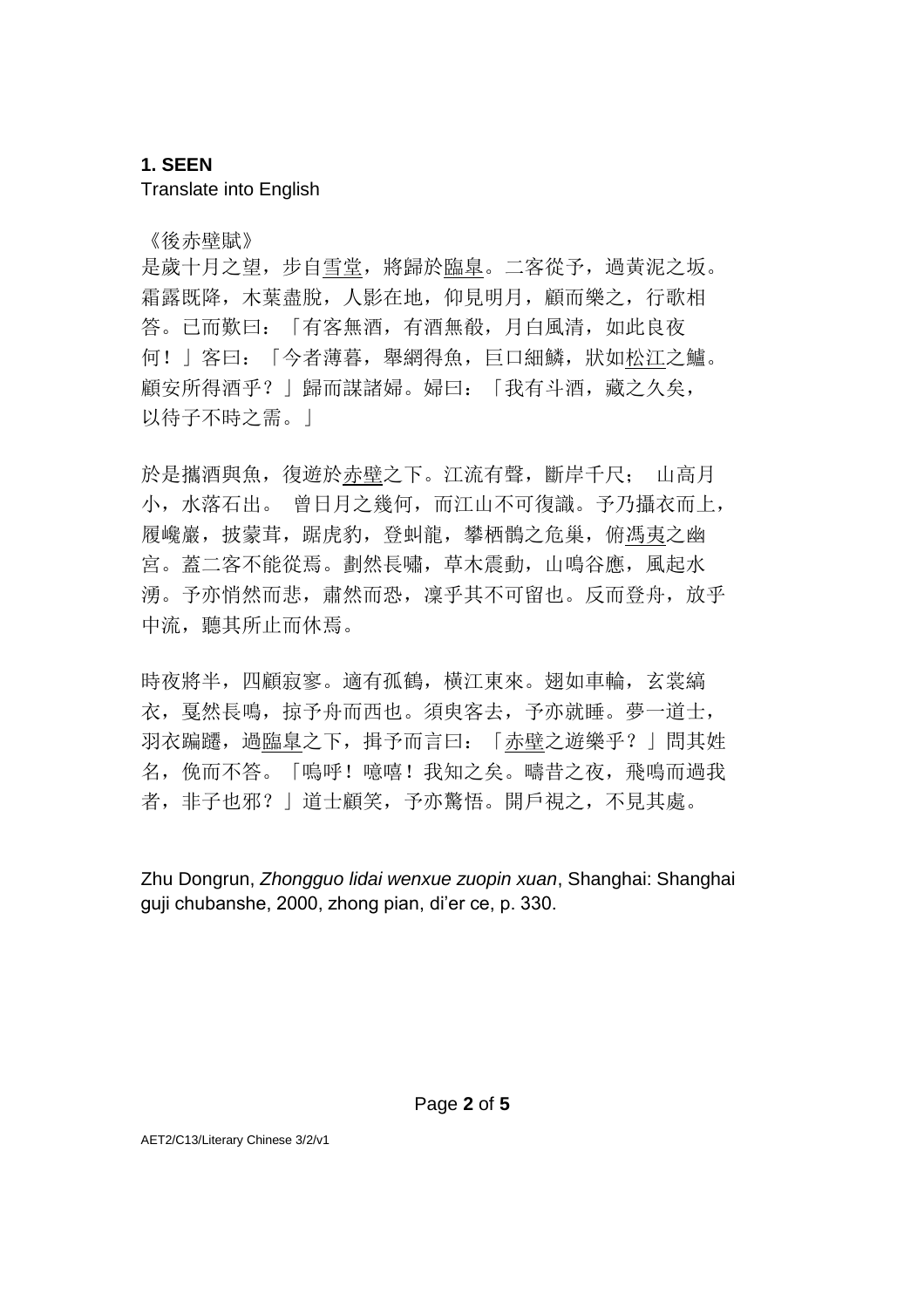## **2. UNSEEN**

a)

別來幾春未還家,

玉窗五見櫻桃花。

況有錦字書,

開緘使人嗟。

至此腸斷彼心絕。

雲鬟綠鬢罷梳結,

愁如回飆亂白雪。

去年寄書報陽臺,

今年寄書重相催。

東風兮東風,

為我吹行雲使西來。

待來竟不來,

落花寂寂委青苔。

玉窗 *yùchuāng* – jade window, i.e. poetic way of saying "window" 錦字書 *jǐnzì shū* – brocade letter; an allusion to a poem embroidered in brocade, sent by Lady Su to her husband who was in exile 開緘 *kāijiān* – open a letter 雲鬟綠鬢 *yúnhuán lǜbìn* – high hair bun and green temples, i.e. description of a beautiful young woman 回飆 *huíbiāo* – violent whirlwind, hurricane 青苔 qīngtái - moss

Qu Tuiyuan and Zhu Jincheng, *Li Bai ji jiaozhu*, Shanghai: Shanghai guji chubanshe, v. 1, p. 306–7.

(TURN OVER)

AET2/C13/Literary Chinese 3/3/v1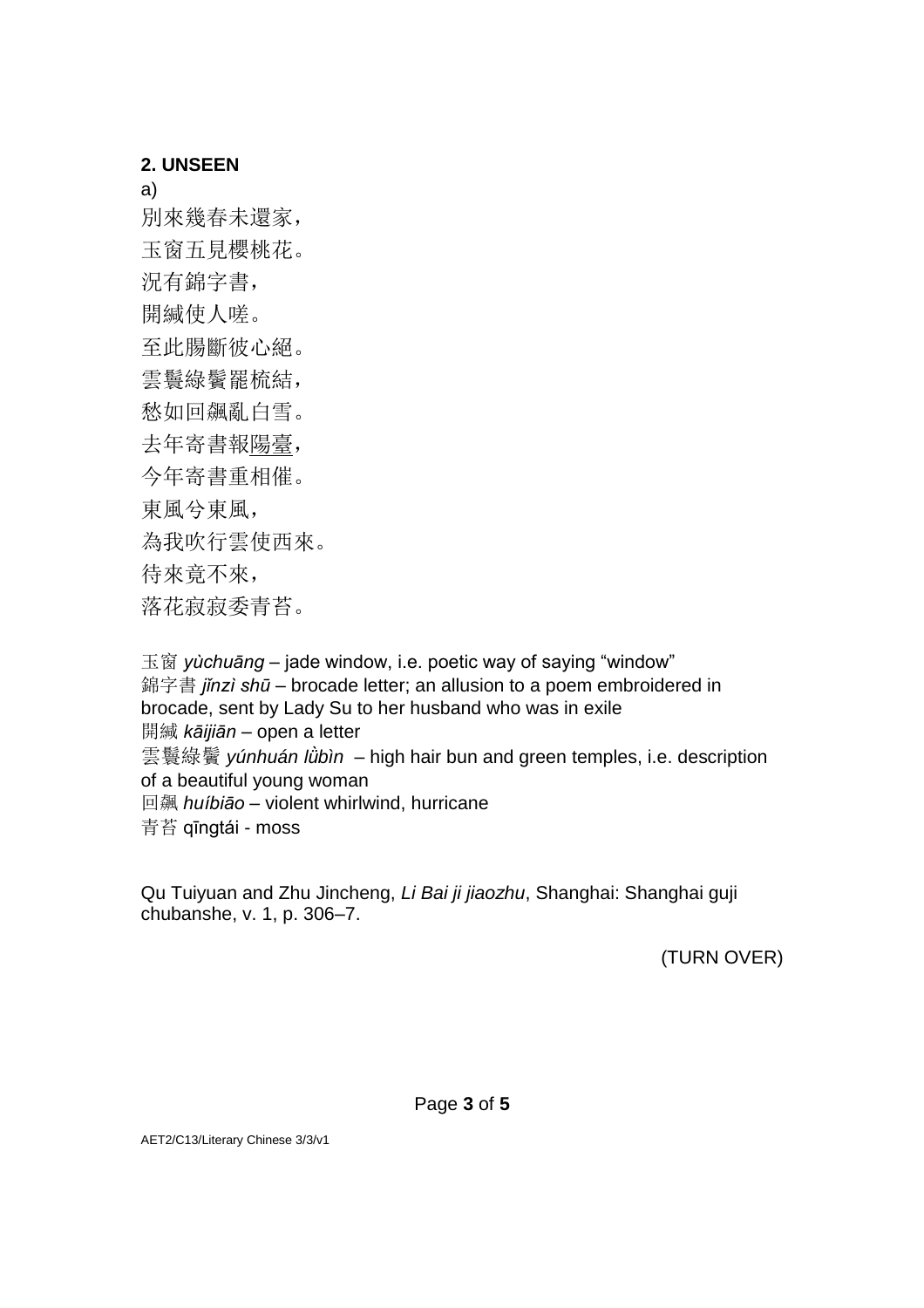b)

若耶溪旁采蓮女,笑隔荷花共人語。 日照新妝水底明,風飄香袂空中舉。 岸上誰家遊冶郎,三三五五映垂楊。 紫騮嘶入落花去,見此踟躕空斷腸。

新妝 *xīnzhuāng* – a lady's newly made up appearance 隔 *gé* – to draw apart, separate 遊冶郎 *yóuyěláng* – idle young men 紫騮 *zǐliú* – a bay horse 踟躕 *chíchú* – to hesitate, waiver

Qu Tuiyuan and Zhu Jincheng, *Li Bai ji jiaozhu*, Shanghai: Shanghai guji chubanshe, v. 1, p. 314–5.